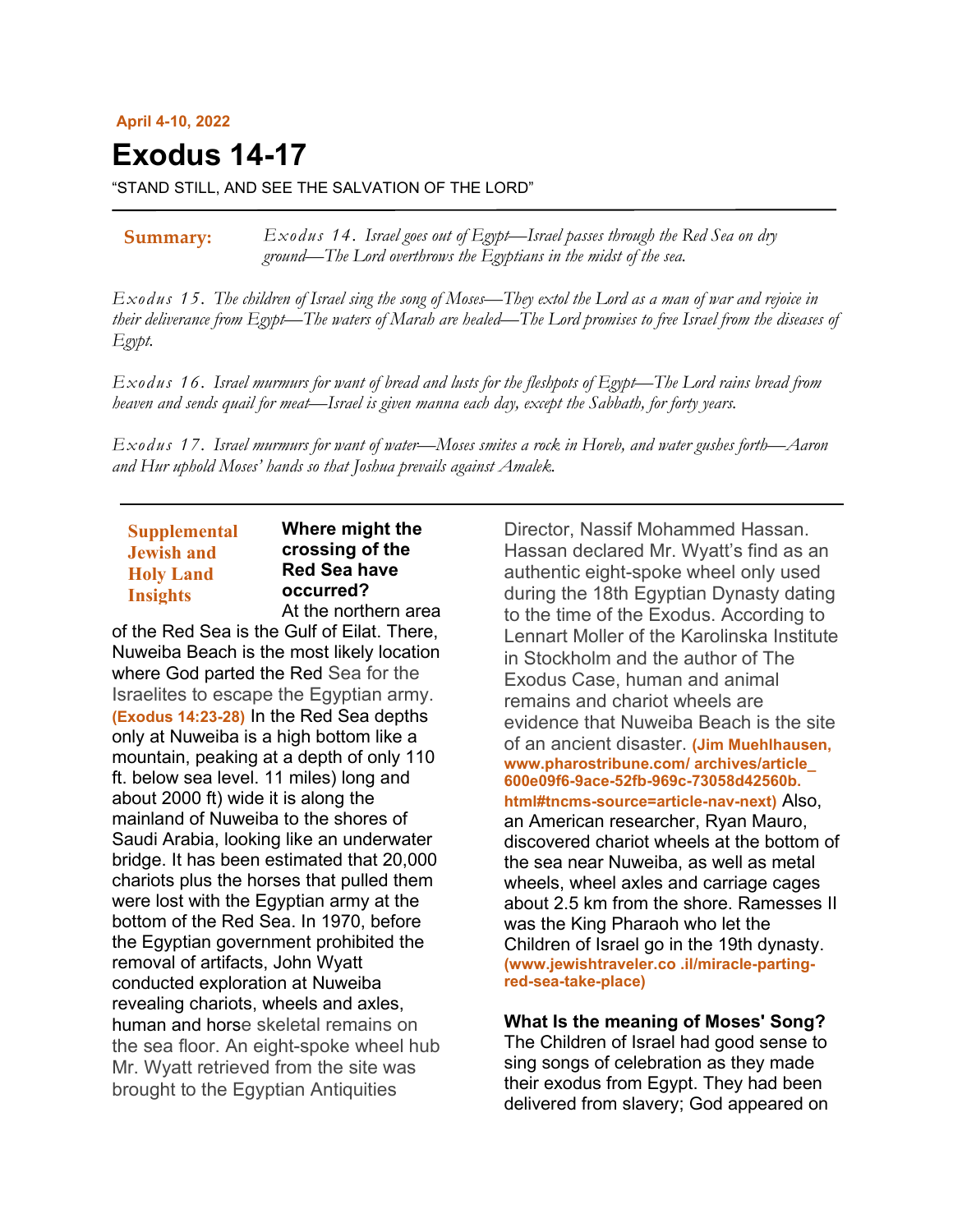their behalf; the ten plagues; then the pillar of cloud and fire guiding their way; the parting of the Red Sea and the ultimate destruction of Pharoah's army. The Israelites were no strangers in being part of the miracles of God. Once safely on the other side of the Red Sea, Moses led the people in a song of praise and thanksgiving! It may be the first song of its kind recorded in the Bible. Miriam's part in "leading the choir" is primarily acknowledged because of the role she played in saving the life of her brother, Moses. Miriam's story also serves as an example of how we can always nurture faith in God's plan for our lives, and how to give thanks to Him at all times. Miriam encouraged the other Israelite women to join her in giving thanksgiving and praise to God for His deliverance – through song. **(Exodus 15:20-21)**

#### **What is "Manna," and the "Bread of Life?"**

Manna is sometimes referred to as the "bread" that kept the Israelites alive. It was the substance miraculously supplied as food to the Israelites in the wilderness. The Bible Dictionary states that manna is a small, round food substance with the taste of honey wafers **(Exodus 16:14–31)** or of fresh oil **(Numbers 11:7–8)**. It fed the children of Israel in the wilderness **(Exodus 16:4–5, 14–30, 35; Joshua 5:12; 1 Nephi 17:28)**. The Israelis call it *man*-*hu* in Hebrew, which means, "What is it?" because they did not know what it was **(Exodus 16:15)**. It was also called "angels' food" and "bread from heaven" **(Psalm 78:24–25; John 6:31)**. It should be considered as a symbol for the Messiah, who is the Bread of Life **(John 6:31–35)**. Continuing the subject of bread, "From Talmudic times, it was the special duty of the housewife to bake the bread for the Sabbath. This bread, usually prepared from white flour, is also called *"hallah."* Two such loaves are placed on the festive Sabbath table as a symbol for the double

portion of manna which the Israelites in the wilderness received every Friday, and because of the Showbread in the Temple, which was displayed each Sabbath." **(Encyclopedia Judaica Jr.)** The expression "Bread of Life" is about the leaven which makes the dough "rise" or come to life. During Passover, the Israelites were to have nothing in their presence that had leaven or could rise. That was done to concentrate on how the Lord had them rise out of bondage and to look forward to a future "rising" that would be greater than deliverance from Egypt.

## **Who is the real "Fountain of Living Waters" that comes from the "Rock of Salvation?"**

When the children of Israel complained that there was not enough water, Moses provided them with a miracle source of water as he struck the rock. The greatest lesson he learned – so that he could teach the Israelites–was that he, Moses, was not their "deliverer." The deliverance always comes from "The Rock of Salvation," "The Fountain of Living Waters." "The reading from the Torah describes the sacrifices brought by the princes at the dedication of the sanctuary, and the kindling of the candelabrum; special *haftarot* are prescribed for the Sabbaths of *Hanukkah*. In the Ashkenazi rite, a hymn called *Ma'oz Zur* (O Fortress, Rock of my salvation) is sung." **(Encyclopedia Judaica Jr.)**

# **What is the ancient sign of the ordinance of Wine and Bread?**

In a religious Jewish home, every Sabbath Eve begins with an ancient ritual of a blessing and pouring of a little pure wine (or living [spring] water if wine is not available).It is called *Kiddush*. It is followed by a blessing, breaking, and eating of a little piece of the "*Hallah*" bread. This procedure is called "*Motzi*." The father or grandfather in the home always partakes first, and then others